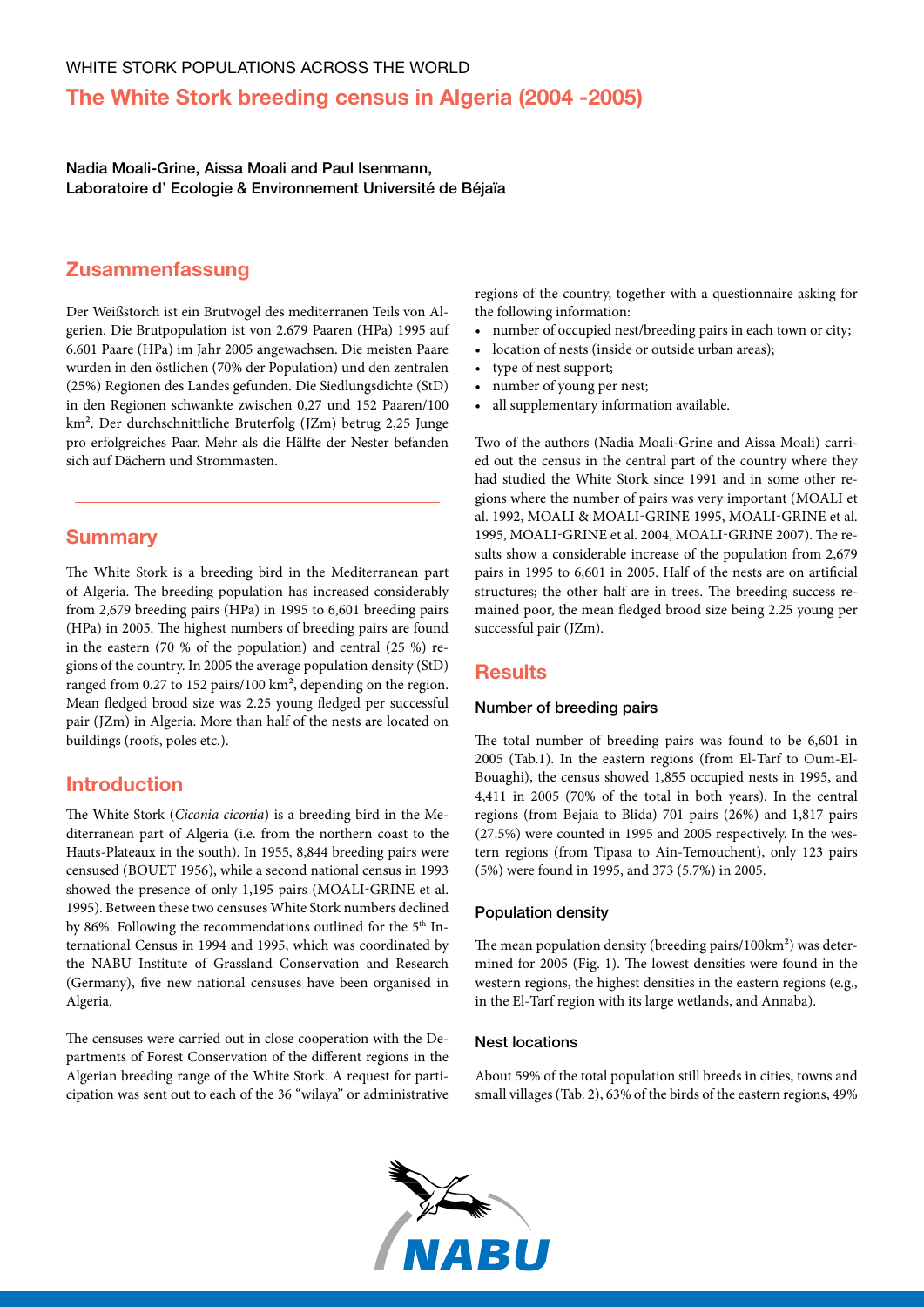of those of the central regions and 65% of the pairs of the western regions. Pairs nesting outside of human settlements often breed in colonies on trees. The types of nest support selected give a good indication of the changes that have occurred in terms of nest site preference. Although cities have increased in size and many houses have lost their suitability for Storks, some pairs have adopted new buildings for nesting and man-made structures (roofs of houses, electricity poles and pylons) still represent more than half of the total number of nest supports. There is, however, a trend for an increasing number of pairs to nest- on trees. It is expected that in the future trees will play an increasingly important role, as is already being observed in the central regions. The main tree species used for nesting is Eucalyptus (*Eucalyptus camalduensis*), a species that is large enough to allow the establishment of small colonies of storks.

#### Breeding success

Mean fledged brood size was estimated from the number of young per nest at an age of four weeks. In 2005, 6,318 pairs with known breeding success produced a total of 14,249 young. 283 pairs either failed to produce young, or the number of young was not known. The mean number of young per successful pair (JZm) at a national level was 2.25 (range: 1.5-3.74) in 2005 (Tab. 3).

### **Discussion**

The results of the 1995 and 2005 census show that the Algerian White Stork population has increased considerably (MOA-LI-GRINE et al 2004). More complete coverage of the western regions in 1995 and 2005 compared with 1993 only accounts for a small part of the increase, because those regions are traditionally poor in White Stork breeding pairs. The eastern and the central regions, which traditionally hold high numbers of breeding White Storks, showed considerable increases between all census years.

The population boom is particularly striking in the eastern regions of El-Tarf and Mila, and in the central regions of Setif, where breeding numbers increased by 263 %, 137% and 312 % respectively, between 1995 and 2005 (Tab. 4). Reasons for this population growth, following a number of unfavourable years for the species, might include:

- 1. Current good wintering conditions in the Sahelian zone, with fairly good summer rainfalls (see KANYAMIBWA et al.1990, KANYAMIBWA et al.1993, L'HÔTE et al. 2002)
- 2. Wet springs during the last few years in Algeria (own observations).

Some other factors such as continuing urbanisation pressure and deterioration of habitat quality still have negative impacts on the White Stork population. Nevertheless, we estimate that the above mentioned climatic improvements and the adoption by storks of irrigated farmlands and garbage dumps for feeding in certain regions have largely contributed to the recent population increase. The species has recently also increased in Spain (SZABO 1997, Fernandez-Cruz 1999) and in France (Muller & Schie-RER 2002) from 315 in 1995 to 641 in 2000; while in Tunisia (Azafzaf 2002) the total number of nests counted increased from 213 nests in 1998 to 303 nests in 1999.

## **Conclusion**

This increase in the breeding population of White Stork in Algeria (the number of nesting pairs more than doubled between 1995 and 2005) is linked to: an increase in annual survival rates, possibly caused by improved conditions at over-wintering sites in sub-Saharan Africa; and an increase in the use of irrigated farmland and refuse tips for feeding at some nesting sites.

### **Acknowledgements**

Our Thanks go to all those who participated in these census and who all worked under extremely difficult conditions.

### **References**

- azafzaf, H. (2002). Statut actuel de la population de la cigogne blanche *Ciconia ciconia* en Tunisie. Alauda.70 (3): 387-392.
- BOUET, G. (1956). Une mission ornithologique en Algérie en 1955. Nouvelles recherches sur les Cigognes. L'Oiseau et R. F. O. 26: 227-240.
- Fernandez- cruz, M. (1999). La migracion post nupcial de la cigüena blanca (*Ciconia ciconia*) por el estrecho de Gibraltar en 1998. In : VARELA SIMO, J. M. (1999): Seguimienton de la migracion en el estrechootono 1998. Programma Migres SEO-Birdlife. 13-16.
- kanyamibwa, S., schierer, A., pradel, R. & J.D. lebreton (1990). Changes in adult annual survival rates in a western European population of the white Stork (*Ciconia ciconia*).-Ibis 132:27-35.
- kanyamibwa, S., bairlein, F. & A. schierer (1993). Comparison of survival rates between populations of the White Stork *C. ciconia* in Central Europe.- Ornis Scand.24:297-302.
- L'HÔTE, Y., MAHE, G., SOME, B. & J. P. TRIBOULET (2002). Analysis of a sahelian rainfall index from 1896 to 2000; the drought continues. Hydrological Sciences- Journal- des Sciences Hydrologiques, 47(4): 563-572.
- moali- grine, N., akil, M. & P. isenmann (1992). Decline of the White Stork (*Ciconia ciconia)* in area of Central Algeria. Vogelwarte 36:326-328.
- moali- grine, N., moali, A. & P. isenmann (1995). The White Stork (*Ciconia ciconia*) census 1993 in Algeria.- Vogelwarte.38: 35-40.
- moali- grine, N., moali, A. & P. isenmann (1995). Etat actuel de la population de Cigogne blanche en Algérie: effectifs et distribution.- In : BIBER, O., P.ENGGIST, C.MARTI & T. SALATHE (Ed.) (1995). Proceedings of the International Symposium on the White Stork (Western Population), Basel 1994: 89-90.
- moali- grine, N., moali, A. & P. isenmann (1999). The White Stork (*Ciconia ciconia)* breeding census in Algeria (1994-1995). In: Schulz, h. (Ed) (1999). Weissstorch im Aufwind? - White Storks on the up? - Proceedings, Internat. Symp. On the White Stork, Hamburg 1996.- NABU (Naturschutzbund Deutschland e.V.), Bonn: 89-96.
- moali- grine, N., moali, A. & P. isenmann (2004). L'essor démographique de la Cigogne blanche *Ciconia ciconia* en Algérie entre 1995 et 2005.-Alauda 72(1) :47-52.
- moali- grine, N. (2007). Dynamique de la population de la Cigogne blanche (*Ciconia ciconia*) en Algérie depuis 1995.-Ostrich. 78(2): 291-293.

muller, Y. & schierer, A. ( 2002). La Cigogne blanche. Eds. Eveil. Nature. 72 p. szabo, J. (1997). Migration in the strait of Gibraltar, 1996 autumn. Madartanlat: 7-8.

#### **Author's address:**

Nadia Moali-Grine, Aissa Moali and Paul Isenmann Laboratoire d' Ecologie & Environnement Université de Béjaïa DZ-06000 Béjaïa Algeria E-Mail: rubiette\_am@hotmail.com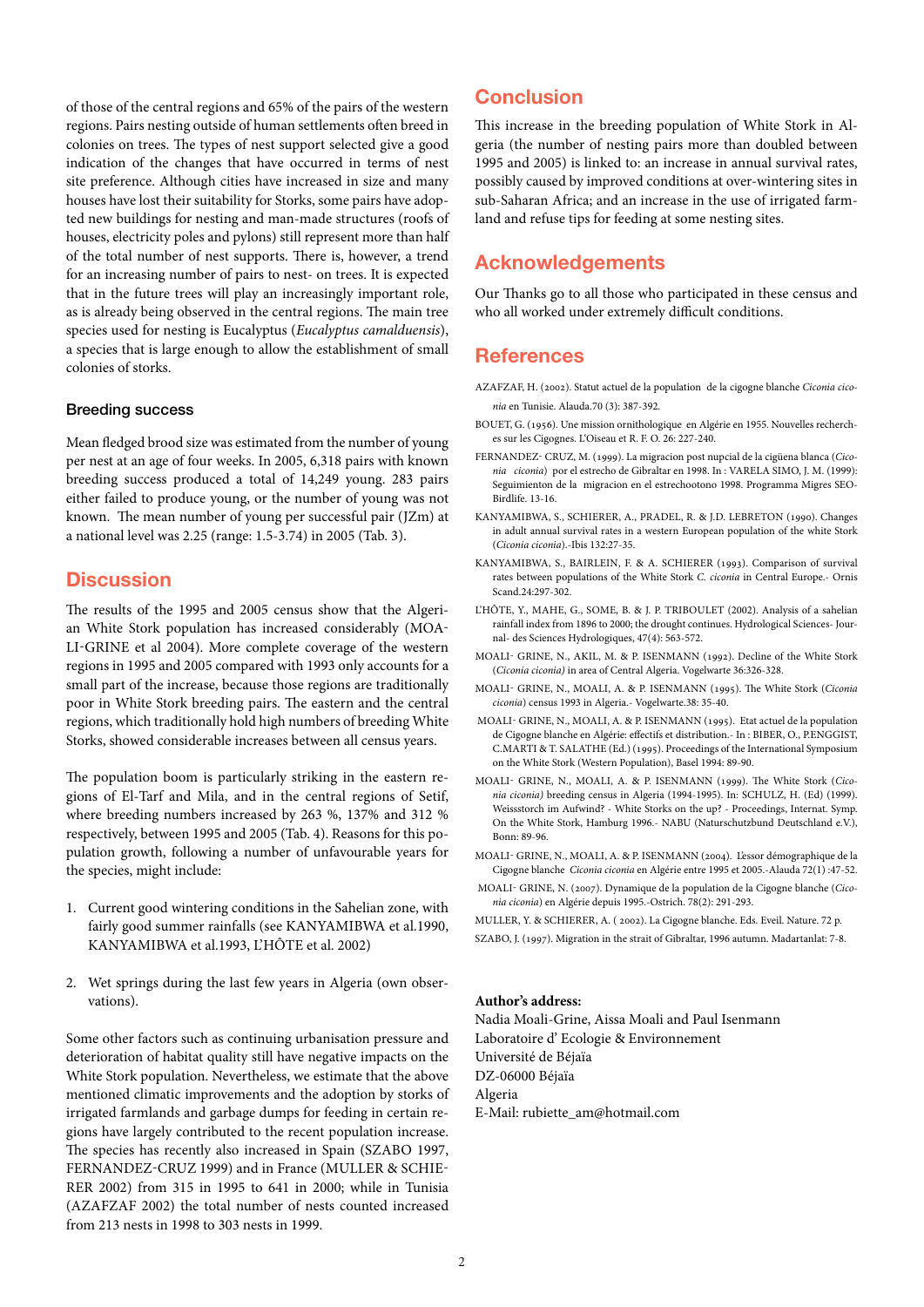**Tab. 1. Number of breeding pairs (HPa) of the White Stork in the regions of Algeria in 2005.**

**Anzahl der Brutpaare (HPa) des Weißstorchs in den Regionen Algeriens.** 

| <b>Eastern regions</b> |            | <b>Central regions</b> |      | <b>Western regions</b> |                |
|------------------------|------------|------------------------|------|------------------------|----------------|
| Region                 | <b>HPa</b> | Region                 | HPa  | Region                 | HPa            |
| El-Tarf                | 1005       | Bejaia                 | 133  | Tipasa                 | 31             |
| Annaba                 | 530        | Bouira                 | 164  | Tissemssilt            | $\overline{4}$ |
| Guelma                 | 413        | Setif                  | 742  | Chlef                  | 50             |
| Skikda                 | 415        | M'sila                 | 64   | Mostaganem             | 10             |
| Jijel                  | 184        | Batna                  | 220  | Mascara                | 52             |
| Mila                   | 988        | Tizi-Ouzou             | 360  | Tlemcen                | 120            |
| Constantine            | 400        | <b>Boumerdès</b>       | 78   | Saida                  | 13             |
| Khenchla               | 80         | <b>Blida</b>           | 56   | Ain-Temouchent         | 38             |
| Tebessa                | 50         |                        |      | Medea                  | 55             |
| Oum-El-Bouaghi         | 346        |                        |      |                        |                |
| Total                  | 4411       |                        | 1817 |                        | 373            |

**Tab. 2. Nest site selection (location and nest support) of the White Stork**  in Algeria in 2005 (HPa: Number of breeding pairs, CT: Number of pairs breeding in cities, **oct:** Number of pairs breeding outside of cities, **EPP**: **electricity poles and pylons, hr: House roofs).** 

**Wahl des Nistplatzes (Orte und Nestunterlagen) des Weißstorchs in Algerien im Jahr 2005 (HPa: Anzahl der Brutpaare, ct: Anzahl in Ortschaften, oct: Anzahl außerhalb von Ortschaften, epp: Masten und elektrische Stromleitungen, hr: Hausdächer).**

|                    | <b>HPa</b> | <b>CT</b> | <b>OCT</b> | <b>EPP</b> | <b>HR</b> | <b>Tree</b> |
|--------------------|------------|-----------|------------|------------|-----------|-------------|
| Eastern<br>regions | 4411       | 63%       | 37%        | 41.3%      | 22.3%     | 36.3%       |
| Central<br>regions | 1817       | 48.7%     | 51.3%      | 24.3%      | 22.5%     | 53.0%       |
| Western<br>regions | 373        | 64.6%     | 35.4%      | 31.6%      | 35.6%     | 32.7%       |
| Total              | 6601       | 59.1%     | 40.8%      | 36.1%      | 23.1%     | 40.7%       |

**Tab. 3. Population and reproduction parameters of the White Stork in Algeria in 2005.**

**Populationsparameter und Reproduktionserfolg des Weißstorchs in Algerien 2005.**

| <b>Regions</b>         | <b>HPa</b> | <b>HPm</b> | HPo+<br><b>HPx</b> | JZG   | <b>JZm</b> |  |  |
|------------------------|------------|------------|--------------------|-------|------------|--|--|
| <b>Eastern regions</b> |            |            |                    |       |            |  |  |
| El-Tarf                | 1005       | 994        | 11                 | 2701  | 2.71       |  |  |
| Annaba                 | 530        | 466        | 64                 | 1075  | 2.30       |  |  |
| Guelma                 | 413        | 331        | 82                 | 741   | 2.23       |  |  |
| Jijel                  | 184        | 178        | 06                 | 667   | 3.74       |  |  |
| Mila                   | 988        | 986        | 02                 | 2010  | 2.03       |  |  |
| Constantine            | 400        | 390        | 10                 | 842   | 2.16       |  |  |
| Khenchla               | 80         | 75         | 05                 | 165   | 2.20       |  |  |
| Tebessa                | 50         | 50         | 00                 | 95    | 1.90       |  |  |
| Oum-El-Bouaghi         | 346        | 343        | 03                 | 573   | 1.67       |  |  |
| Total                  | 4411       | 4213       | 198                | 9773  | 2.32       |  |  |
| <b>Central regions</b> |            |            |                    |       |            |  |  |
| Bejaia                 | 133        | 124        | 09                 | 246   | 1.98       |  |  |
| Bouira                 | 164        | 161        | 03                 | 348   | 2.16       |  |  |
| Setif                  | 742        | 731        | 11                 | 1550  | 2.12       |  |  |
| M'sila                 | 64         | 64         | 00                 | 156   | 2.43       |  |  |
| Batna                  | 220        | 215        | 05                 | 519   | 2.41       |  |  |
| Tizi-Ouzou             | 360        | 350        | 10                 | 616   | 1.76       |  |  |
| <b>Boumerdès</b>       | 78         | 78         | 00                 | 156   | 02         |  |  |
| <b>Blida</b>           | 56         | 56         | 00                 | 112   | 02         |  |  |
| Total                  | 1817       | 1779       | 38                 | 3703  | 2.08       |  |  |
| <b>Western regions</b> |            |            |                    |       |            |  |  |
| Tipasa                 | 31         | 31         | 00                 | 58    | 1.87       |  |  |
| Tissemssilt            | 04         | 04         | 00                 | 06    | 1.50       |  |  |
| Chlef                  | 50         | 45         | 05                 | 90    | 02         |  |  |
| Mostaganem             | 10         | 08         | 02                 | 16    | 02         |  |  |
| Mascara                | 52         | 52         | 00                 | 94    | 1.80       |  |  |
| Tlemcen                | 120        | 80         | 40                 | 240   | 2.98       |  |  |
| Saida                  | 13         | 13         | 00                 | 44    | 3.38       |  |  |
| Medea                  | 55         | 55         | 00                 | 146   | 2.65       |  |  |
| Ain-Temouchent         | 38         | 38         | 00                 | 79    | 2.07       |  |  |
| Total                  | 373        | 326        | 47                 | 73    | 237        |  |  |
| National Total         | 6601       | 6318       | 283                | 14249 | 2.25       |  |  |

**Tab. 4. Population development (HPa) of the White Stork in 3 selected regions of Algeria.**

**Bestandsentwicklung (HPa) des Weißstorchs in drei ausgewählten Regionen Algeriens.** 

|         | 1995 | 2001 | 2005 | $%$ of<br>increase |
|---------|------|------|------|--------------------|
| El-Tarf | 277  | 476  | 1005 | 263                |
| Mila    | 417  | 859  | 988  | 137                |
| Setif   | 180  | 680  | 742  | 312                |